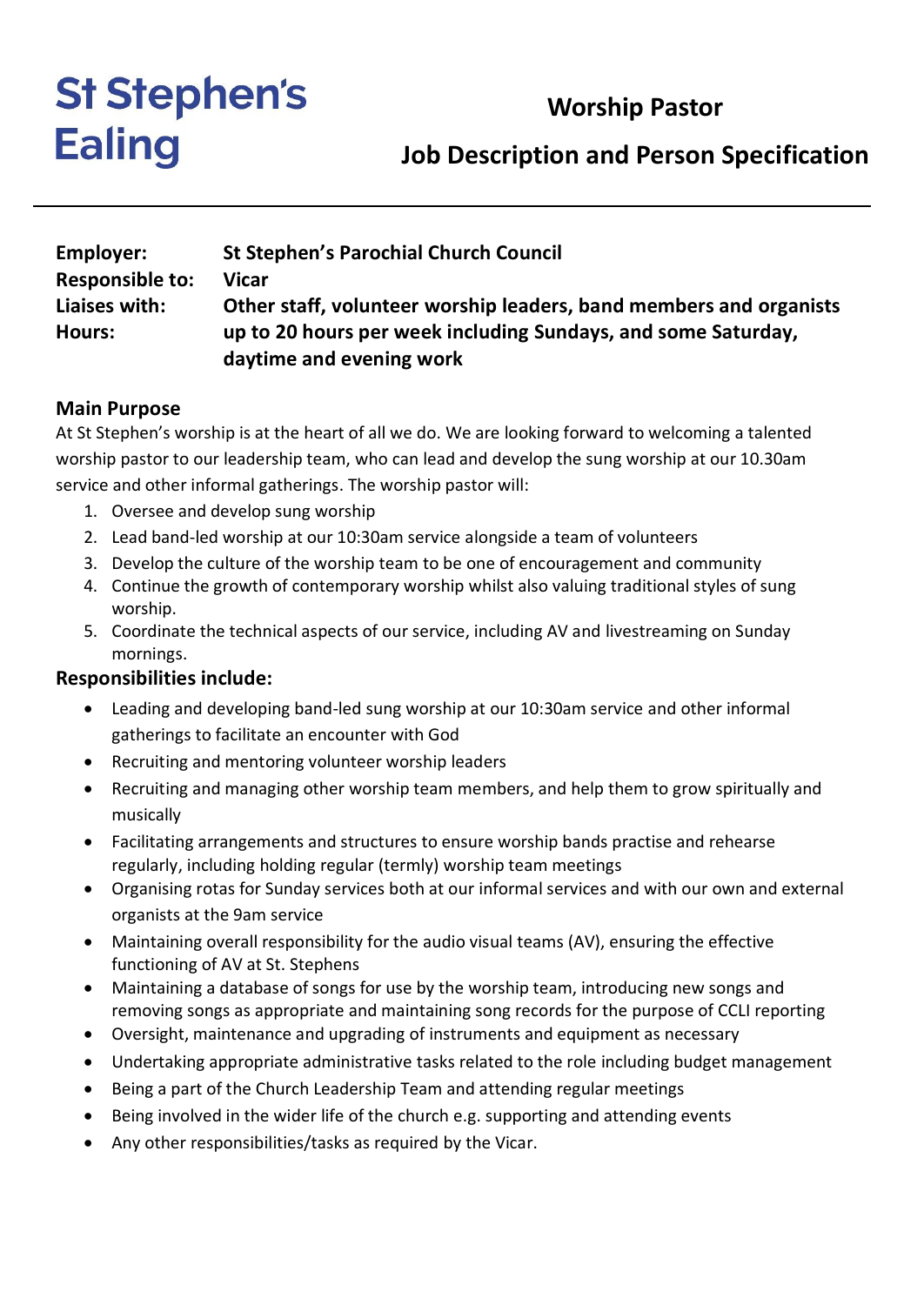# **Person Specification**

## **Christian Character and Attitude**

We are looking for a person who:

- has a strong personal faith and a commitment to worship, prayer and Bible study to being an active member of a local church community.
- has a personal lifestyle consistent with the values of the St Stephen's
- is a worshipper who delights in drawing others into a deeper experience in worship
- is open to the work of the Holy Spirit, and the gifts of the Spirit
- is a team player someone who gets alongside others, makes room for them and encourages, trains, enables and empowers them
- demonstrates a servant heart and is prepared to assist in other areas of church life
- has a good understanding of the need for safeguarding of children and vulnerable adults.

## **Musical and Practical Skills**

#### **Experience**

- of leading congregations in musical worship, leading worship bands and leading worship band rehearsals
- of leading and training teams as well as an understanding of team dynamics and people, including encouraging children to contribute their gifts
- of building and maintaining healthy relationships in a church context.

## **Essential:**

- able to lead corporate worship from a guitar or keyboard, with a good level of musicianship
- proficient in singing
- up to date knowledge of trends in contemporary Christian music
- willing to work on Sundays and major dates in the Christian calendar
- good organisational ability
- excellent all round communication skills
- training, mentoring and enabling skills
- able to initiate, organise and see things to completion
- appreciate the challenges and pressures inherent in the role
- ability to appreciate and enable a range of musical styles.

## **Desirable:**

- a good understanding of musical theory including keys, time signatures and dynamics
- working knowledge of livestreaming, sound and visual projection systems
- piano/keyboard skills to contribute to the 9am Traditional Service

## **Safeguarding**

Appointment to this position will be conditional on an enhanced DBS Criminal Record Check, and any offer of employment is subject to a satisfactory DBS certificate being received.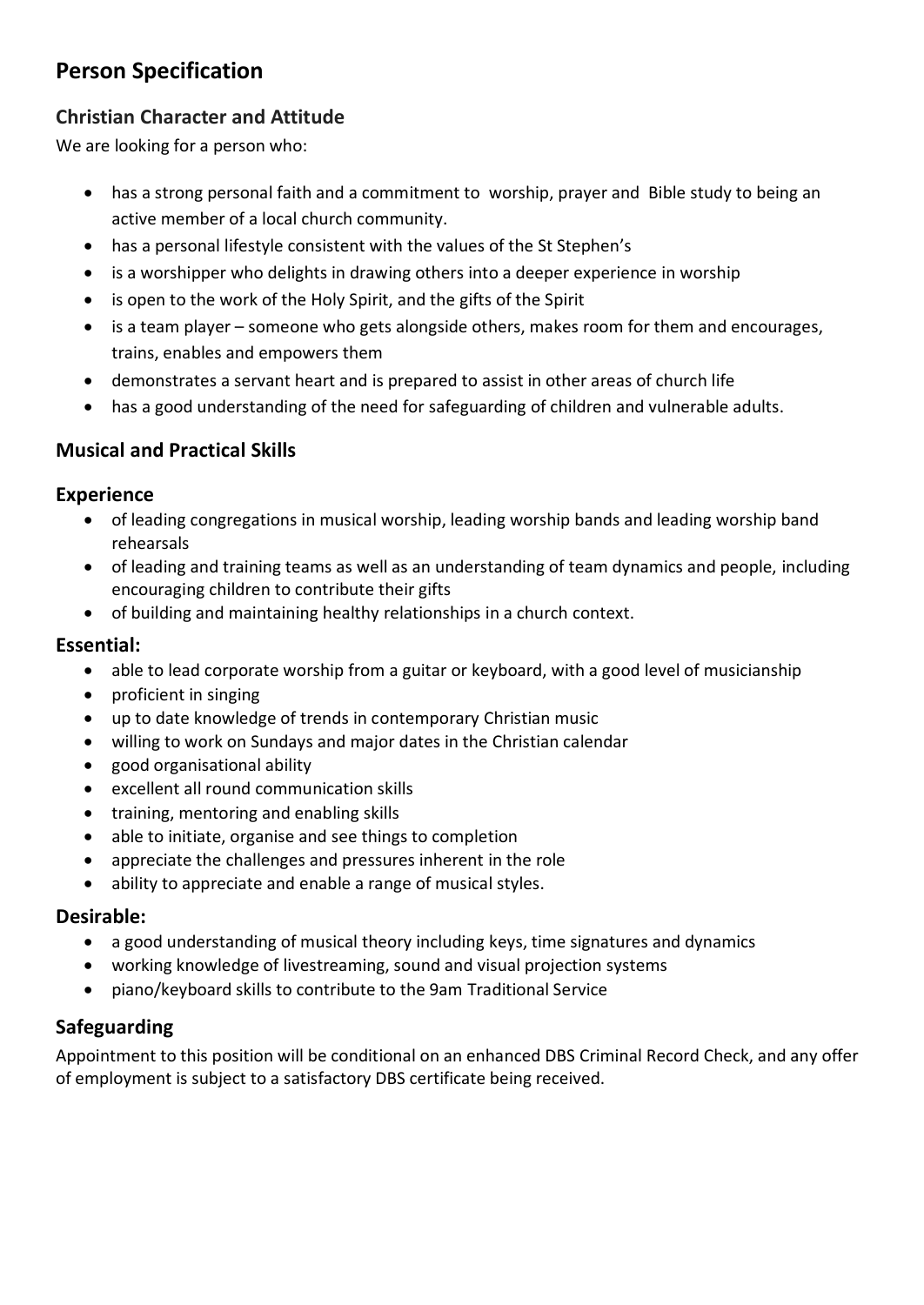# **Additional Information**

St Stephen's is a growing and vibrant Anglican Church in Ealing, West London – our tradition is broadly charismatic evangelical. We are part of the New Wine Network of churches but our worship styles are varied and we value both the traditional and contemporary. Our vision is expressed as:

#### **Community growing in the love of Jesus.**

Our Mission Action Plan (available on our website) is based around four priority areas designed to help us grow, spiritually and in size: Discipleship; Worship and Prayer; Children and Young People; Outreach. The new Worship Pastor will be committed to these priorities in order to see the growth and extension of Christ's church.

There are currently about 200 adult Church members (people on our Electoral Roll). Prior to the pandemic, our main Sunday morning services averaged about 175 people, approx. 50 at our 9am traditional service, and 125 (including children and young people) at our 10.30 informal service. Since regathering in September 2021 we have seen a steady stream of people returning to church, have been joined by some new people too and in-person numbers are now about 80% of pre March 2020 levels.

During the pandemic we quickly moved to livestreaming our services and have installed high quality permanent cameras and kit which enabled people to continue to join with us from their homes – some still do. You can see our services on our You Tube Channel: <https://www.youtube.com/channel/UCxhEBbNp4UTJTmRc-WzxKdw>

Contemporary worship music forms a core part of the 10.30am service, as well as various other ministries in the church such prayer meetings, Connect (Home) Groups, outreach events and discipleship courses. We have a team of approximately 10 musicians, plus vocalists and technical operators. We have a full AV system installed (currently using Easy Worship), and band set up with keyboard and drums

In recent years the church has grown and the worshipping life of the church has changed. From a single main Sunday morning service we have moved to two main services which contrast and complement each other. The 9am service is more formal with robes, organ and hymns and follows the traditional pattern of Common Worship Communion. The 10.30am informal service is predominately band led and liturgy light with Communion twice a month.

Our previous Worship Pastor left us at the end of 2021 after a period of maternity leave and we are looking for someone to take her place and shape the future vision of our sung worship. S/he will also provide gifted worship leading and strategic oversight and development of the worship team. The role of Worship Pastor ensures that sung worship remains a central element of all that we do and in recent years has helped us to become more passionate in our worship.

The person appointed will be managed directly by the Vicar. Other members of our Leadership Team include a full time Curate (from summer 2022), an Associate Vicar, a Lay Minister, Children's Worker, Communications Manager, a part time Youth Worker, the leader of our Missional Community, two churchwardens and a Special Events Coordinator. We also employ a Centre Manager.

The Church building is located in St Stephen's Road, Ealing, W13 8HB. The Church is attached to the Church Centre which has facilities that are used by outside organisations as well as the church. The Centre Manager, who lives on site is employed to manage the Centre bookings, and arrange the day to day maintenance of the building.